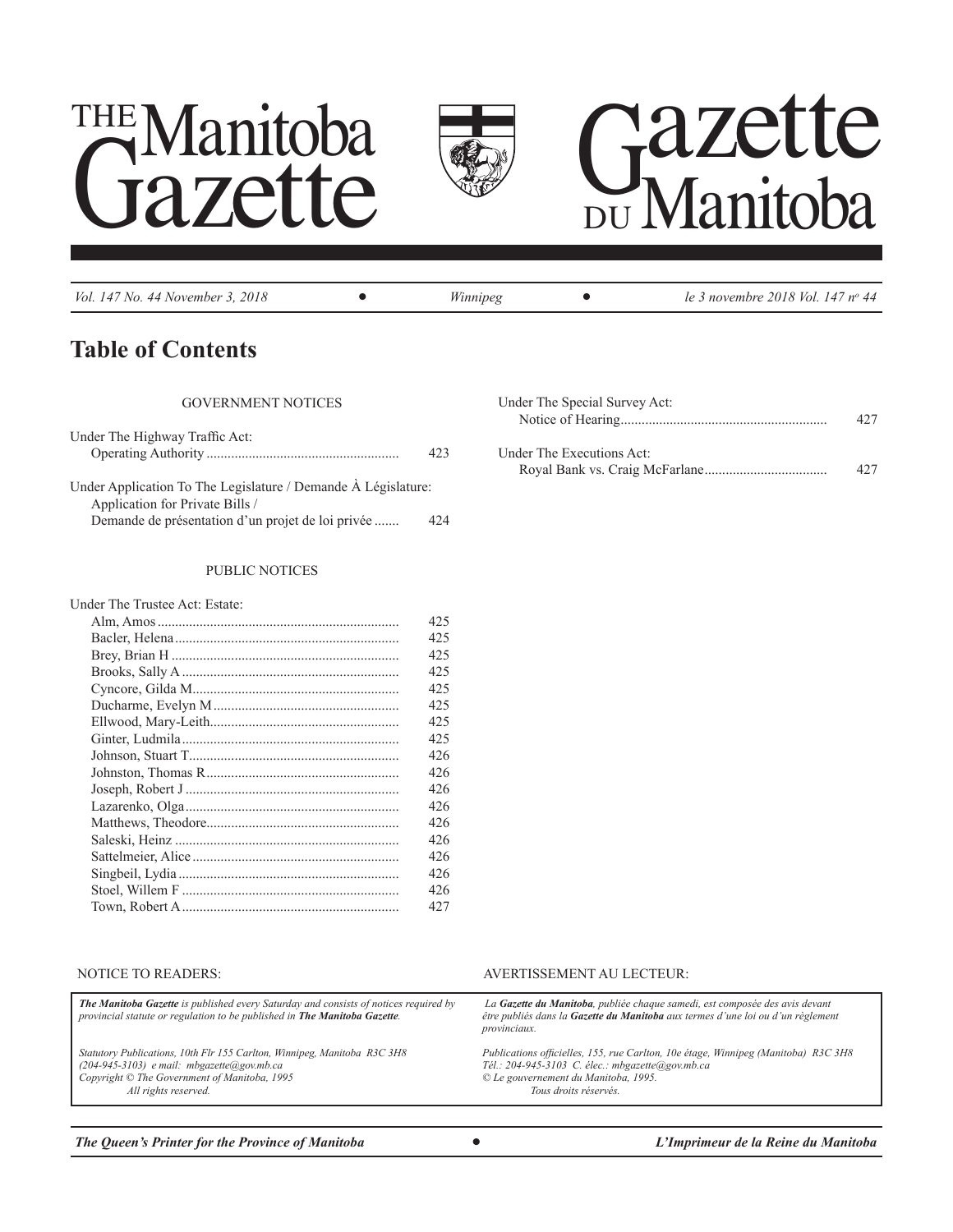| 11/03/2018 | The Manitoba Gazette | <i>Vol.</i> 147 No. 44 | Gazette du Manitoba |  |
|------------|----------------------|------------------------|---------------------|--|
|            |                      |                        |                     |  |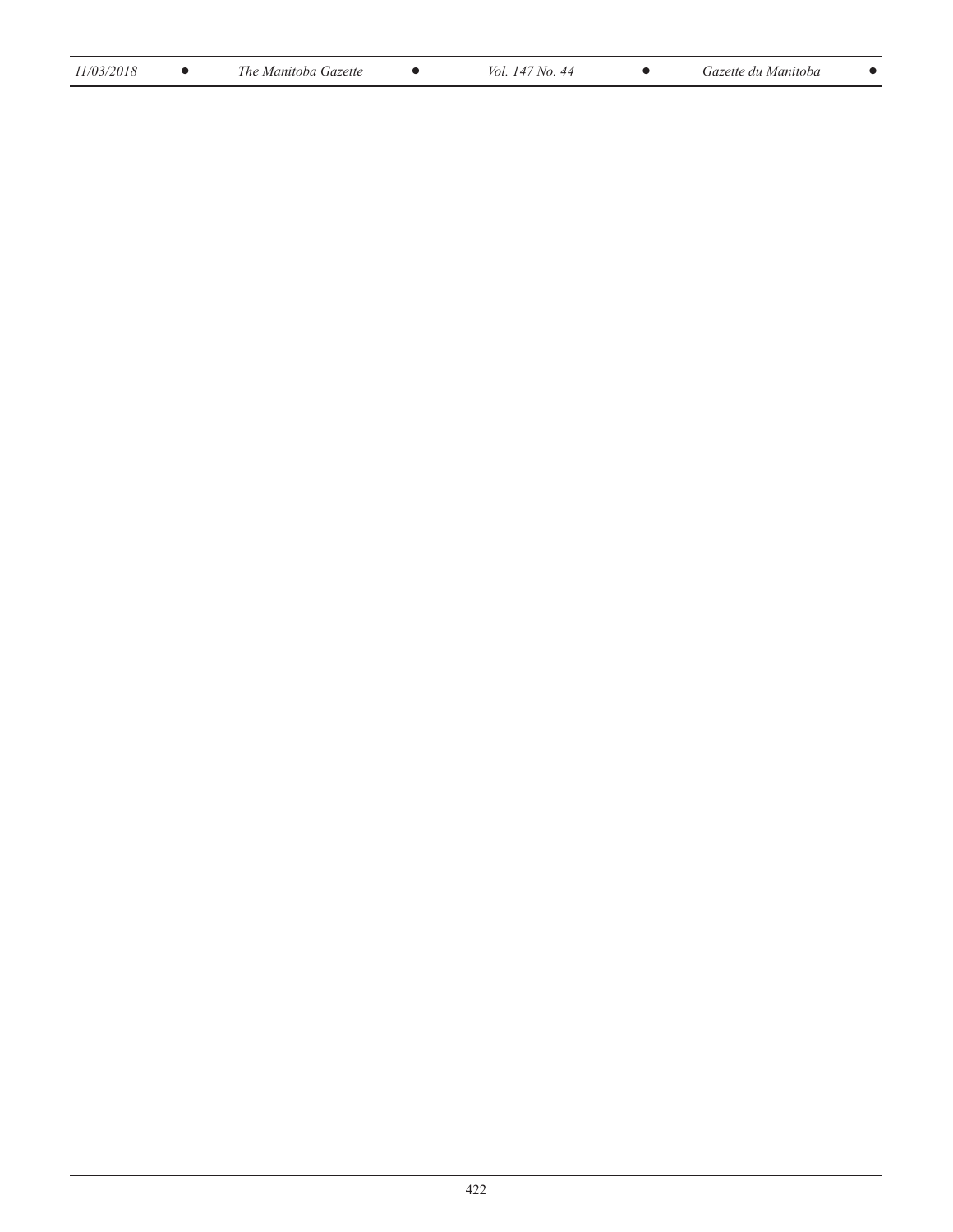| 11/03/2018 | The Manitoba Gazette | Vol.<br>No. 44<br>14' | Gazette du Manitoba |  |
|------------|----------------------|-----------------------|---------------------|--|
|            |                      |                       |                     |  |

#### **GOVERNMENT NOTICES**

#### **UNDER THE HIGHWAY TRAFFIC ACT**

TAKE NOTICE THAT the Motor Transport Board has granted the following operating authority.

#### **DOCKET B14/18**

Steven Crooks N/A o/a Highway 6 Express 1348 Scurfield Blvd Winnipeg MB R3Y 1Y4

**Applicant Counsel or Representative** 

Application for Public Service Vehicle Scheduled Service bus operating authority to provide scheduled service. The authority will read as follows:

#### **Intra-Provincial and Extra-Provincial:**

Authorized for the transportation of passengers, their baggage, and bus parcel express on scheduled trips as follows:

#### **Schedule 1 – Thompson to Winnipeg, Manitoba and return**

Via P.T.H. Nos. 1, 6, and 101 and P.R. No. 391 servicing the community of Grand Rapids, Manitoba.

Authorized to pull a trailer that must be inspected every six (6) months by MPI, Vehicle Standards and Inspection.

#### **DOCKET B15/18**

Delbert Saunders N/A o/a Saunders Enterprise P.O. Box 384 Norway House MB R0B 1B0

**Applicant Counsel or Representative**

Application for Public Service Vehicle Scheduled Service bus operating authority to provide scheduled service. The authority will read as follows:

#### **Intra-Provincial:**

Authorized to transport passengers and their baggage on a scheduled service as follows:

#### **Schedule 1 – Thompson to Winnipeg, Manitoba and return**

Via P.T.H. Nos. 6, and 101 and P.R. No. 391 servicing the community of Grand Rapids and Ashern, Manitoba.

MANITOBA MOTOR TRANSPORT BOARD Samara Robertson A/ Board Secretary 200 – 301 Weston Street Winnipeg, Manitoba R3E 3H4 1057-44 204-945-8912

423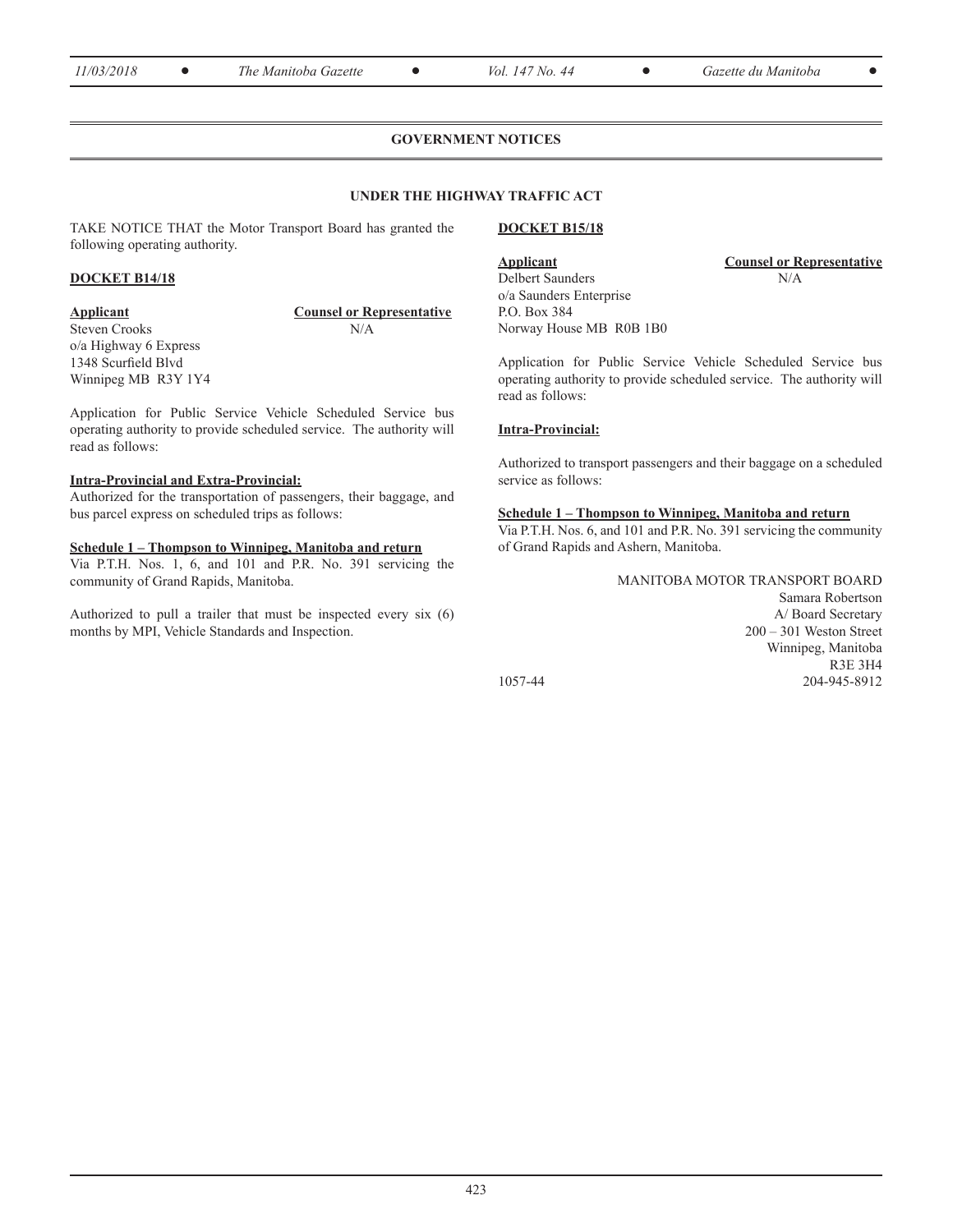#### *11/03/2018* ● *The Manitoba Gazette* ● *Vol. 147 No. 44* ● *Gazette du Manitoba* ●

#### **UNDER APPLICATION TO THE LEGISLATURE**

#### **APPLICATIONS FOR PRIVATE BILLS**

Applicants for Private Bills to be introduced in the Legislative Assembly of Manitoba should take notice of the following rule:

#### **Notice of Application for Private Bill**

**157(1)** Every petitioner for a Private Bill shall publish, within twelve months prior to the presentation of the petition for the Private Bill:

(a) in one issue of the Manitoba Gazette; and

(b) at least once in each of two weeks during the twelve month period aforementioned in an issue of a newspaper having a general circulation in the area of the province in which the persons or a majority of the persons, who would be interested in or affected by the Private Bill reside;

a notice in English and French in the form set out in Appendix A-1, signed by or on behalf of the petitioner and clearly and distinctly specifying the nature and object of the petition and any exceptional provision proposed to be inserted in the Bill.

For further information please contact:

Office of the Clerk Legislative Assembly Room 237 Legislative Building Winnipeg, Manitoba R3C 0V8

Phone: 945-6331

1055-44

### **DEMANDES À L'ASSEMBLÉE LÉGISLATURE**

#### **PRÉSENTATION D'UN PROJET DE LOI D'INTÉRÊT PRIVÉ**

Quiconque demande à l'Assemblée législative du Manitoba la présentation d'un projet de loi d'intérêt privé devrait prendre connaissance de la règle suivante :

#### **Avis de demande de projet de loi d'intérêt privé**

**157(1)** Quiconque propose l'adoption d'un projet de loi d'intérêt privé fait publier, dans les 12 mois qui précèdent la présentation de sa pétition, un avis en français et en anglais en la forme prévue à l'annexe A-1, signé par lui-même ou en son nom et indiquant clairement la nature et l'objet de sa pétition et de toute disposition spéciale qu'il se propose d'inclure dans le projet de loi. Cet avis est publié :

a) dans un numéro de la Gazette du Manitoba;

b) au moins une fois au cours de deux semaines différentes pendant la période de 12 mois précitée, dans un journal ayant une diffusion générale dans la région de la province où résident les personnes ou la majorité des personnes que le projet de loi intéresse ou touche.

Pour de plus amples renseignements, veuillez vous adresser au :

Bureau du greffier Assemblée législative Palais législatif, bureau 237 Winnipeg (Manitoba) R3C 0V8

Téléphone : 945-6331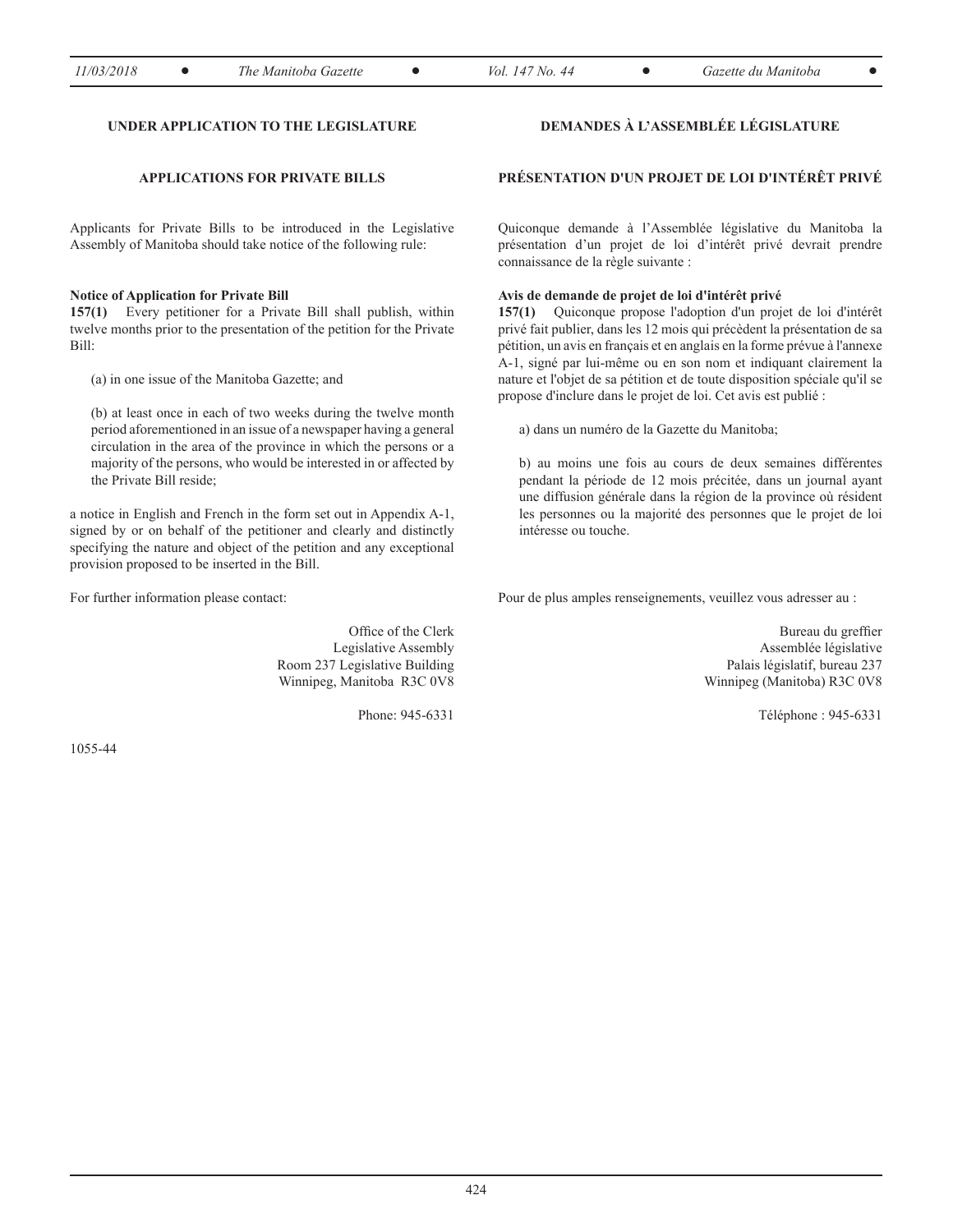| 11/03/2018 | The Manitoba Gazette | <i>Vol.</i> 147 No. 44 | Gazette du Manitoba |  |
|------------|----------------------|------------------------|---------------------|--|
|            |                      |                        |                     |  |

BURCH LAW

Per: Carl Franklin Burch Solicitors for the Executors

#### **PUBLIC NOTICES**

#### **UNDER THE TRUSTEE ACT**

In the matter of the Estate of AMOS ALM, Late of the Town of Hartney, in the Province of Manitoba, Deceased.

All claims against the above Estate, duly verified by Statutory Declaration, must be sent to the undersigned at his office, 411-1011 Rosser Avenue, Brandon, Manitoba, R7A 0L5, on or before the 1st day of December, 2018.

Dated the 19th day of October, 2018.

1043-44 of the Estate of Amos Alm

In the matter of the Estate of HELENA BACLER, also known as HELEN BACLER, Late of the City of Winnipeg, in Manitoba, Deceased.

All claims against the above Estate, duly verified by Statutory Declaration, must be filed with the undersigned at their law office at 590 Main Street, Winnipeg, Manitoba, R3B 1C9, on or before the 3rd day of December, 2018.

Dated at Winnipeg, Manitoba, this 3rd day of November, 2018.

OLSCHEWSKI DAVIE Attention: Lindsay D. Hyman / Carly M. Kahan 1058-44 Solicitors for the Estate

In the matter of the Estate of BRIAN HERBERT WILLIAM BREY, Late of the Town of Narol, in the Province of Manitoba, Deceased.

All claims against the above Estate, duly verified by Statutory Declaration, must be filed with the undersigned at the law office of Olschewski Davie at 590 Main Street, Winnipeg, Manitoba, R3B 1C9, on or before Monday, the 3rd day of December, 2018.

Dated at Winnipeg, Manitoba, this 3rd day of November, 2018.

OLSCHEWSKI DAVIE

Attention: Carly M. Kahan / Lindsay D. Hyman 1059-44 Solicitors for the Estate

In the matter of the Estate of SALLY ANN BROOKS, Late of the City of Winnipeg, in Manitoba, Deceased.

All claims against the above Estate, duly verified by Statutory Declaration, must be sent to the undersigned at 1531 Pembina Highway, Winnipeg, Manitoba, R3T 2E5, on or before the 19th day of December, 2018.

Dated at the City of Winnipeg, in the Province of Manitoba, this 25th day October, 2018.

KEN PASS Barrister and Solicitor 1060-44 Solicitor for the Executors

In the matter of the Estate of GILDA MARLYN CYNCORE (also known as GILDA MARLLIE CYNCORE, also known as GILDA MARYLAN CYNCORE), Late of the City of Steinbach, in the Province of Manitoba, Deceased.

All claims against the above Estate, duly verified by Statutory Declaration, must be filed at the office of the undersigned, 206 St. Mary's Road, Winnipeg, Manitoba, R2H 1J3, on or before December 3, 2018, after which date, the Estate will be distributed having regard only to claims of which the Administrator then has notice.

Dated at the City of Winnipeg, in the Province of Manitoba, this 17th day of October, 2018.

|         | TACIUM VINCENT & ASSOCIATES      |
|---------|----------------------------------|
|         | Per: A. Blair Armstrong          |
| 1044-44 | Solicitors for the Administrator |

In the matter of the Estate of EVELYN MARY DUCHARME, Late of the City of Winnipeg, in the Province of Manitoba, Deceased.

All claims against the above Estate, duly verified by Statutory Declaration, must be sent to the undersigned at their offices at 200- 99 Scurfield Boulevard, Winnipeg, Manitoba, R3Y 1Y1, on or before December 4th, 2018.

Dated at the City of Winnipeg, in the Province of Manitoba, this 3rd day of November, 2018.

TANIS B. JURY LAW CORPORATION Solicitors for the Executors 1045-44 Lawyer: Tanis B. Jury

In the matter of the Estate of MARY-LEITH ELLWOOD, Late of Winnipeg, in Manitoba, Deceased.

All claims against the above noted Estate, duly verified by Statutory Declaration, must be filed with the undersigned at their offices, 9th Floor, 400 St. Mary Avenue, Winnipeg, Manitoba, R3C 4K5 (Attention: David C. King), on or before the 3rd day of December, 2018.

Dated this 3rd day of November, 2018.

|         | <b>TAYLOR McCAFFREY LLP</b>                  |
|---------|----------------------------------------------|
| 1046-44 | Solicitors for the Executrices of the Estate |

In the matter of the Estate of LUDMILA GINTER, Late of the City of Winnipeg, in the Province of Manitoba, Deceased.

All claims against the above Estate, duly verified by Statutory Declaration, must be filed with MLT Aikins LLP at their offices at 30th Floor, 360 Main Street, Winnipeg, Manitoba, R3C 4G1, on or before the 3rd day of December, 2018.

Dated at Winnipeg, Manitoba, this 19th day of October, 2018. MLT AIKINS LLP Attention: Harmanjit Mavi 1047-44 Solicitors for the Administrator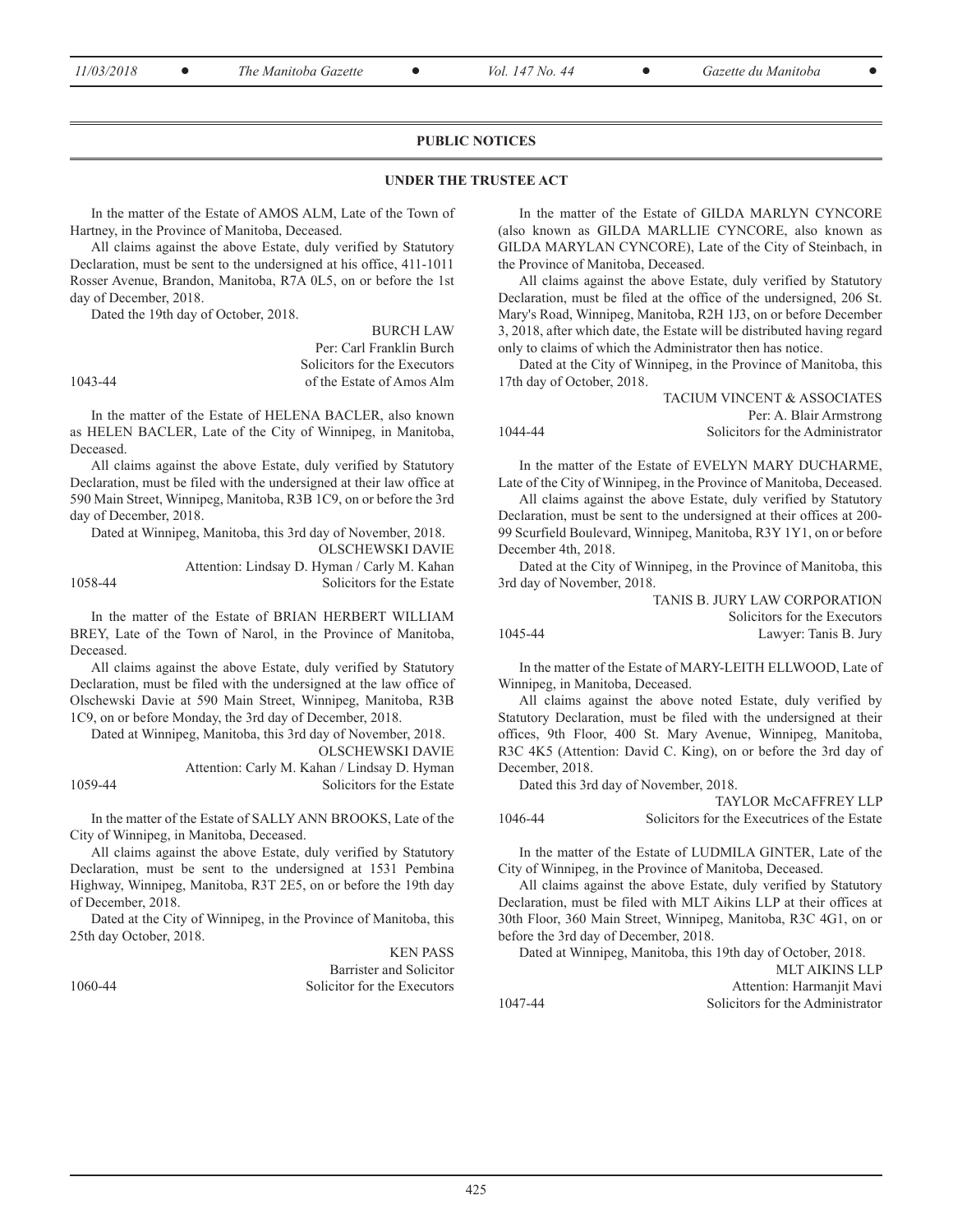| 11/03/2018<br>The Manitoba Gazette |  | <i>Vol. 147 No. 44</i> |  | Gazette du Manitoba |  |
|------------------------------------|--|------------------------|--|---------------------|--|
|------------------------------------|--|------------------------|--|---------------------|--|

In the matter of the Estate of STUART THOMAS JOHNSON, Late of the City of Winnipeg, in the Province of Manitoba, Deceased.

All claims against the above Estate, duly verified by Statutory Declaration, must be filed with the undersigned at the address set out below, on or before the 3rd day of December, 2018.

Dated this 24th day of October, 2018.

TAPPER CUDDY LLP 1000-330 St. Mary Avenue Winnipeg, MB, R3C 3Z5 Telephone: (204)944-3228 Fax: (204)947-2593 Attention: Timothy N. Taylor 1062-44 Lawyer for the Executor

In the matter of the Estate of THOMAS ROBERT JOHNSTON, Late of the City of Winnipeg, in the Province of Manitoba, Deceased.

All claims against the above Estate, duly verified by Statutory Declaration, must be filed with the undersigned at 1002 Pembina Highway, Winnipeg, Manitoba, R3T 1Z5, on or before the 15th day of January, 2019.

Dated at the City of Winnipeg, in the Province of Manitoba, this 17th day of October, 2018.

THE LAW OFFICES OF PETER J. MOSS Solicitors for the Executor 1048-44 Per: Peter J. Moss

In the matter of the Estate of ROBERT JOHN JOSEPH, Late of the City of Winnipeg, in the Province of Manitoba, Deceased.

All claims against the above Estate, duly verified by Statutory Declaration, must be sent to the undersigned at their offices at 200- 99 Scurfield Boulevard, Winnipeg, Manitoba, R3Y 1Y1, on or before December 4th, 2018.

Dated at the City of Winnipeg, in the Province of Manitoba, this 3rd day of November, 2018.

TANIS B. JURY LAW CORPORATION Solicitors for the Executor 1049-44 Lawyer: Tanis B. Jury

In the matter of the Estate of OLGA LAZARENKO, Late of Winnipeg, Manitoba, Deceased.

All claims against the above Estate, supported by Statutory Declaration, must be sent to the attention of Gail Roy, 101 Cunnington Avenue, Winnipeg, Manitoba, on or before the day of December 15, 2018.

Dated at Winnipeg, Manitoba, this 23rd day of October, 2018.

GAIL ROY 101 Cunnington Avenue Winnipeg, MB, R2M 0W6 1050-44 Executor

In the matter of the Estate of THEODORE MATTHEWS, Late of the City of Winnipeg, Manitoba, Deceased.

All claims against the above Estate, duly verified by Statutory Declaration, must be filed with the undersigned at their offices, 242 Hargrave Street, Suite 1700, Winnipeg, Manitoba, R3C 0V1, on or before the 4th day of December, 2018.

Dated at Winnipeg, Manitoba, this 23rd day of October, 2018. THOMPSON DORFMAN SWEATMAN LLP Barristers & Solicitors 242 Hargrave Street, Suite 1700 Winnipeg, Manitoba, R3C 0V1 Solicitors for the Executrixes Attention: Caroline G. S. Kiva 1051-44 Telephone No. 204-934-2526

In the matter of the Estate of HEINZ SALESKI, Late of the City of Winnipeg, in the Province of Manitoba, Deceased.

All claims against the above Estate, duly verified by Statutory Declaration, must be filed with the undersigned, at 2200-One Lombard Place, Winnipeg, Manitoba, R3B 0X7, on or before the 8th day of December, 2018.

Dated at the City of Winnipeg, in Manitoba, this 17th day of October, 2018.

|         | D'ARCY & DEACON LLP        |
|---------|----------------------------|
|         | Attention: John C. Stewart |
| 1052-44 | Solicitor for the Estate   |

In the matter of the Estate of ALICE SATTELMEIER (also known as ALICE ERIKA SATTELMEIER), Late of the City of Winnipeg, in Manitoba, who died on May 9, 2018, Deceased.

All claims against the above Estate, duly verified by Statutory Declaration, must be filed with the undersigned at 200-1135 Henderson Highway, Winnipeg, Manitoba, R2G 1L4, on or before December 10, 2018.

Dated at Winnipeg, Manitoba, this 22nd day of October, 2018.

|         | <b>DERKSEN LAW</b>        |
|---------|---------------------------|
|         | Solicitors for the Estate |
| 1063-44 | Per: Waldy Derksen        |

In the matter of the Estate of LYDIA SINGBEIL, Late of the City of Winnipeg, in Manitoba, who died on April 6, 2018, Deceased.

All claims against the above Estate, duly verified by Statutory Declaration, must be filed with the undersigned at 200-1135 Henderson Highway, Winnipeg, Manitoba, R2G 1L4, on or before December 10, 2018.

Dated at Winnipeg, Manitoba, this 22nd day of October, 2018.

|         | <b>DERKSEN LAW</b>        |
|---------|---------------------------|
|         | Solicitors for the Estate |
| 1064-44 | Per: Waldy Derksen        |

In the matter of the Estate of WILLEM FREDERICK STOEL, Late of the City of Winnipeg, in the Province of Manitoba, Deceased.

All claims against the above Estate, duly verified by Statutory Declaration, must be filed with the undersigned at St. Mary's Law, 619 St. Mary's Road, Winnipeg, Manitoba, R2M 3L8, Attention: Peter Bruckshaw, on or before December 1st, 2018.

ST. MARY'S LAW LLP Solicitors for the Executor 1053-44 (Attention: Peter Bruckshaw)